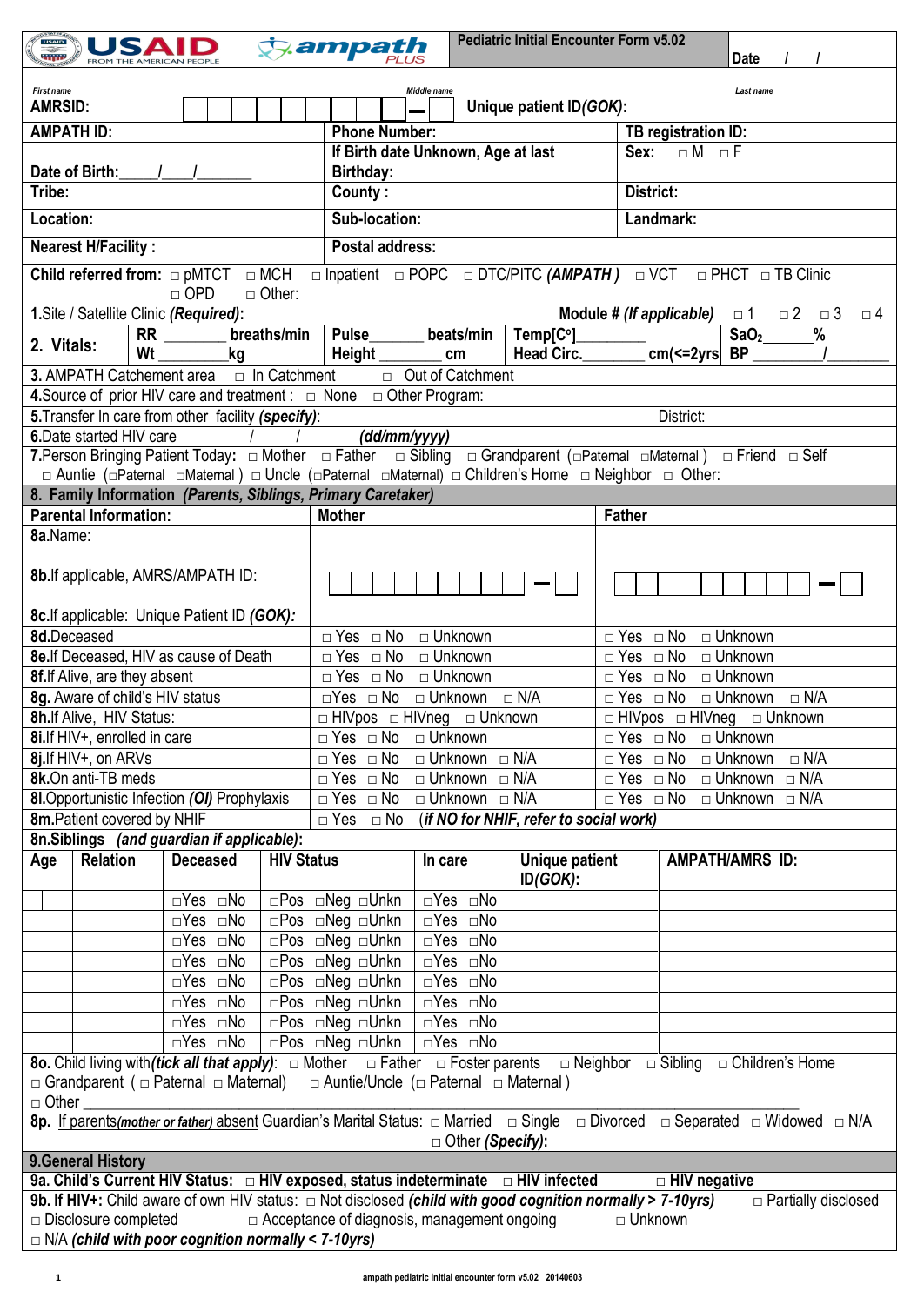| 10. Birth History:                                                                                                                                                                     |                                  |                                          |                   |                                           |                              |                                                                                                                                     |                                                |
|----------------------------------------------------------------------------------------------------------------------------------------------------------------------------------------|----------------------------------|------------------------------------------|-------------------|-------------------------------------------|------------------------------|-------------------------------------------------------------------------------------------------------------------------------------|------------------------------------------------|
| 10a. Birth weight __________ kg or Earliest Weight ______ kg at _____ age in weeks                                                                                                     |                                  |                                          |                   |                                           |                              | □ Unknown                                                                                                                           |                                                |
| 10b. Method of Delivery: $\Box$ Vertex Delivery $\Box$ Spontaneous Vaginal Delivery $\Box$ C-section $\Box$ Breech                                                                     |                                  |                                          |                   |                                           |                              |                                                                                                                                     |                                                |
| $\Box$ Other                                                                                                                                                                           |                                  | □ Unknown Assisted: □ Vacuum □ Forceps   |                   |                                           |                              |                                                                                                                                     |                                                |
| <b>10c.</b> Prematurity ( <i>EGA</i> < 36weeks) $\Box$ Yes $\Box$ No                                                                                                                   |                                  |                                          |                   |                                           |                              | □ Unknown 10d. Episiotomy done on mother □ Yes                                                                                      | $\Box$ No<br>□Unknown                          |
| 10e. $ROM > 4$ hours                                                                                                                                                                   |                                  | □ Yes □ No                               |                   | $\Box$ Unknown 10f. Obvious birth defects |                              | $\Box$ Yes                                                                                                                          | $\Box$ No                                      |
| 10g. If yes, for obvious birth defects (specify) :                                                                                                                                     |                                  |                                          |                   |                                           |                              |                                                                                                                                     |                                                |
| <b>10h.</b> Did the child receive ARV's during infancy for perinatal prophylaxis $\Box$ Yes $\Box$ No $\Box$ Unknown<br>10i. If yes, fill in box next to ARV(s) received by the infant |                                  |                                          |                   |                                           |                              |                                                                                                                                     |                                                |
| <b>Antiretroviral</b>                                                                                                                                                                  |                                  |                                          |                   | Amount received                           |                              | <b>Duration Specify</b>                                                                                                             |                                                |
| Nevirapine (NVP)                                                                                                                                                                       |                                  | $\Box$ 1 dose                            | $\Box$ 2 doses    | $\Box$ >2 doses                           |                              | weeks _________ months<br>Days                                                                                                      |                                                |
| Zidovudine (AZT)                                                                                                                                                                       |                                  | Number of days given ___________         |                   |                                           |                              |                                                                                                                                     | $\overline{\text{weeks}}$                      |
| Lamivudine (3TC)                                                                                                                                                                       |                                  | Number of days given                     |                   |                                           |                              |                                                                                                                                     | weeks $\_$                                     |
| Other (Specify)                                                                                                                                                                        |                                  | $\overline{\Box}$ 1 dose                 |                   | $\Box$ 2 doses $\Box$ >2 doses            |                              | Days $\overline{\phantom{a}}$                                                                                                       | weeks                                          |
| <b>10j.</b> Did the patient's mother receive ARV(s) during pregnancy $\Box$ Yes $\Box$ No $\Box$ Unknown                                                                               |                                  |                                          |                   |                                           |                              |                                                                                                                                     |                                                |
| <b>10k.</b> If yes, then indicate dosing period $\Box$ Antepartum $\Box$ Intrapartum                                                                                                   |                                  |                                          |                   |                                           | $\Box$ Postpartum            |                                                                                                                                     |                                                |
| Antiretroviral                                                                                                                                                                         |                                  | <b>Duration Specify</b>                  |                   | Antiretroviral                            |                              |                                                                                                                                     | <b>Duration Specify</b>                        |
| $\Box$ Single dose Nevirapine                                                                                                                                                          |                                  | weeks                                    |                   | $\Box$ Zidovudine                         |                              |                                                                                                                                     | weeks                                          |
| $\Box$ lamivudine                                                                                                                                                                      |                                  | weeks                                    |                   | $\Box$ Triple therapy :                   |                              |                                                                                                                                     | weeks                                          |
| 10I. Previous Immunizations: $\Box$ None                                                                                                                                               |                                  |                                          |                   | □ Completed Schedule                      |                              |                                                                                                                                     |                                                |
| $\Box$ BCG<br>□ Penta 1                                                                                                                                                                | $\Box$ Polio 0<br>$\Box$ Polio 1 |                                          | $\Box$ PCV 1      |                                           | $\Box$ Rotavirus 1           |                                                                                                                                     |                                                |
| $\Box$ Penta 2                                                                                                                                                                         | $\Box$ Polio 2                   |                                          | $\Box$ PCV 2      |                                           |                              | $\Box$ Rotavirus 2   (given before 6 months)                                                                                        | $\Box$ Vitamin A (children<br>under five only) |
| $\Box$ Penta 3                                                                                                                                                                         | $\Box$ Polio 3                   |                                          | $\Box$ PCV 3      |                                           |                              | $\Box$ Measles 0 (6months) $\Box$ Measles (9months)                                                                                 |                                                |
| <b>10m. Immunizations confirmed from card</b> □ Yes □ No                                                                                                                               |                                  |                                          |                   |                                           |                              |                                                                                                                                     |                                                |
| 11. Feeding History for Children < 2 years of age (tick all that apply) (if > 2 years move to 12)                                                                                      |                                  |                                          |                   |                                           |                              |                                                                                                                                     |                                                |
| 11a. What did the child feed on or drink in the last 24 hrs                                                                                                                            |                                  |                                          |                   |                                           |                              | □ Breast □ Expressed Breast milk □ Cow's/Animal milk □ Formula                                                                      |                                                |
|                                                                                                                                                                                        |                                  |                                          |                   |                                           |                              | $\Box$ Water $\Box$ Solid food (ugali, potatoes, bananas) $\Box$ Other Liquids (uji, tea)                                           |                                                |
| 11b. If Breast Feeding, has mother been counseled on                                                                                                                                   |                                  |                                          |                   | $\Box$ Yes                                | $\Box$ No                    |                                                                                                                                     |                                                |
| feeding techniques, problems and solutions                                                                                                                                             |                                  |                                          |                   |                                           |                              |                                                                                                                                     |                                                |
| 11c. Has the child ever breast-fed in the past.                                                                                                                                        |                                  |                                          |                   | □ Yes □ No                                |                              | If yes, for how long                                                                                                                |                                                |
| 11d. What is the mother is feeding choice/s for the infant                                                                                                                             |                                  |                                          |                   |                                           |                              | □ Breast □ Expressed Breast milk □ Formula □ Cow's/Animal milk                                                                      |                                                |
| 11e. Is mother currently taking Antiretrovirals:                                                                                                                                       |                                  |                                          |                   | $\Box$ Yes                                |                              | $\Box$ Water $\Box$ Other Liquids (uji, tea) $\Box$ Solid food (ugali, potatoes, bananas)<br>$\Box$ No $\Box$ Unknown If Yes, List: |                                                |
| 11f. if using formula, has mother/caretaker, been                                                                                                                                      |                                  |                                          |                   | $\Box$ Yes                                |                              | $\Box$ NO (if no, refer to Nutrition for counseling)                                                                                |                                                |
| counseled on IYCF/milk Preparation                                                                                                                                                     |                                  |                                          |                   |                                           |                              |                                                                                                                                     |                                                |
| 11g. If using formula, does the mother/caregiver feel                                                                                                                                  |                                  |                                          |                   | $\Box$ Yes                                | $\Box$ No                    | (if no, refer to Nutrition for counseling)                                                                                          |                                                |
| competent in preparing it                                                                                                                                                              |                                  |                                          |                   |                                           |                              |                                                                                                                                     |                                                |
| 11h. Has child been completely weaned                                                                                                                                                  |                                  |                                          |                   | $\Box$ Yes                                |                              | $\Box$ No if yes, age at complete weaning                                                                                           | (months)                                       |
| 12. Education                                                                                                                                                                          |                                  |                                          |                   |                                           |                              |                                                                                                                                     |                                                |
| 12a. Has the child ever attended school                                                                                                                                                |                                  |                                          |                   | $\Box$ Yes                                | $\Box$ No                    | $\Box$ Not applicable (child not of school age(6yrs))                                                                               |                                                |
| 12b. If yes for 12a, Is the child currently attending school $\Box$ Yes                                                                                                                |                                  |                                          |                   |                                           |                              | $\Box$ NO (If no, refer for social work assessment)                                                                                 |                                                |
| 13. Adolescent (12 - 19 yrs) 13a. Are you sexually active $\Box$ Yes $\Box$ No                                                                                                         |                                  |                                          |                   |                                           |                              | <b>13b.</b> If yes, are you using condoms $\Box$ Yes $\Box$ No                                                                      |                                                |
| Comments:                                                                                                                                                                              |                                  |                                          |                   |                                           |                              |                                                                                                                                     |                                                |
| 14. Review of Systems                                                                                                                                                                  |                                  |                                          | □ Having Symptoms |                                           |                              |                                                                                                                                     |                                                |
| <b>14b. General:</b> $\Box$ No complaints                                                                                                                                              |                                  |                                          |                   |                                           |                              |                                                                                                                                     |                                                |
| $\Box$ Fever $\Box$ Rash                                                                                                                                                               |                                  | $\square$ Weight loss                    |                   |                                           |                              | $\Box$ Poor weight gain $\Box$ Lethargy/irritability                                                                                |                                                |
| $\Box$ Fatigue $\Box$ Jaundice                                                                                                                                                         |                                  |                                          |                   | □ Major congenital abnormality            |                              |                                                                                                                                     |                                                |
| □ Swelling Swelling Location: □ Neck □ Armpit □ Abdomen □ Joints □ Edema of legs                                                                                                       |                                  |                                          |                   |                                           |                              |                                                                                                                                     |                                                |
|                                                                                                                                                                                        |                                  |                                          |                   | Comments:                                 |                              |                                                                                                                                     |                                                |
| <b>14c. HEENT:</b> $\Box$ No complaints                                                                                                                                                |                                  |                                          |                   |                                           |                              |                                                                                                                                     |                                                |
|                                                                                                                                                                                        |                                  |                                          |                   |                                           |                              | □ Oral Thrush □ Mouth Sores □ Swelling (specify): <u>□ □ Swallowing difficulties</u>                                                |                                                |
|                                                                                                                                                                                        |                                  | $\Box$ Vision difficulties/eye discharge |                   | $\Box$ Ear discharge                      |                              |                                                                                                                                     |                                                |
| Comments:                                                                                                                                                                              |                                  |                                          |                   |                                           |                              |                                                                                                                                     |                                                |
| 14d. Cardiopulmonary : $\Box$ No complaints                                                                                                                                            |                                  |                                          |                   |                                           |                              |                                                                                                                                     |                                                |
| $\Box$ Cough                                                                                                                                                                           |                                  | O days O weeks                           | O months          |                                           | $\Box$ Rapid breathing       | O days O weeks O months                                                                                                             |                                                |
| □ Cough productive O white O purulent O blood<br>$\Box$ SOB                                                                                                                            |                                  | O days O weeks O months                  |                   | Comments:                                 | $\Box$ Pneumonia in the past |                                                                                                                                     |                                                |
| SOB: $\Box$ At rest $\Box$ On exertion                                                                                                                                                 |                                  |                                          |                   |                                           |                              |                                                                                                                                     |                                                |
| Comments:                                                                                                                                                                              |                                  |                                          |                   |                                           |                              |                                                                                                                                     |                                                |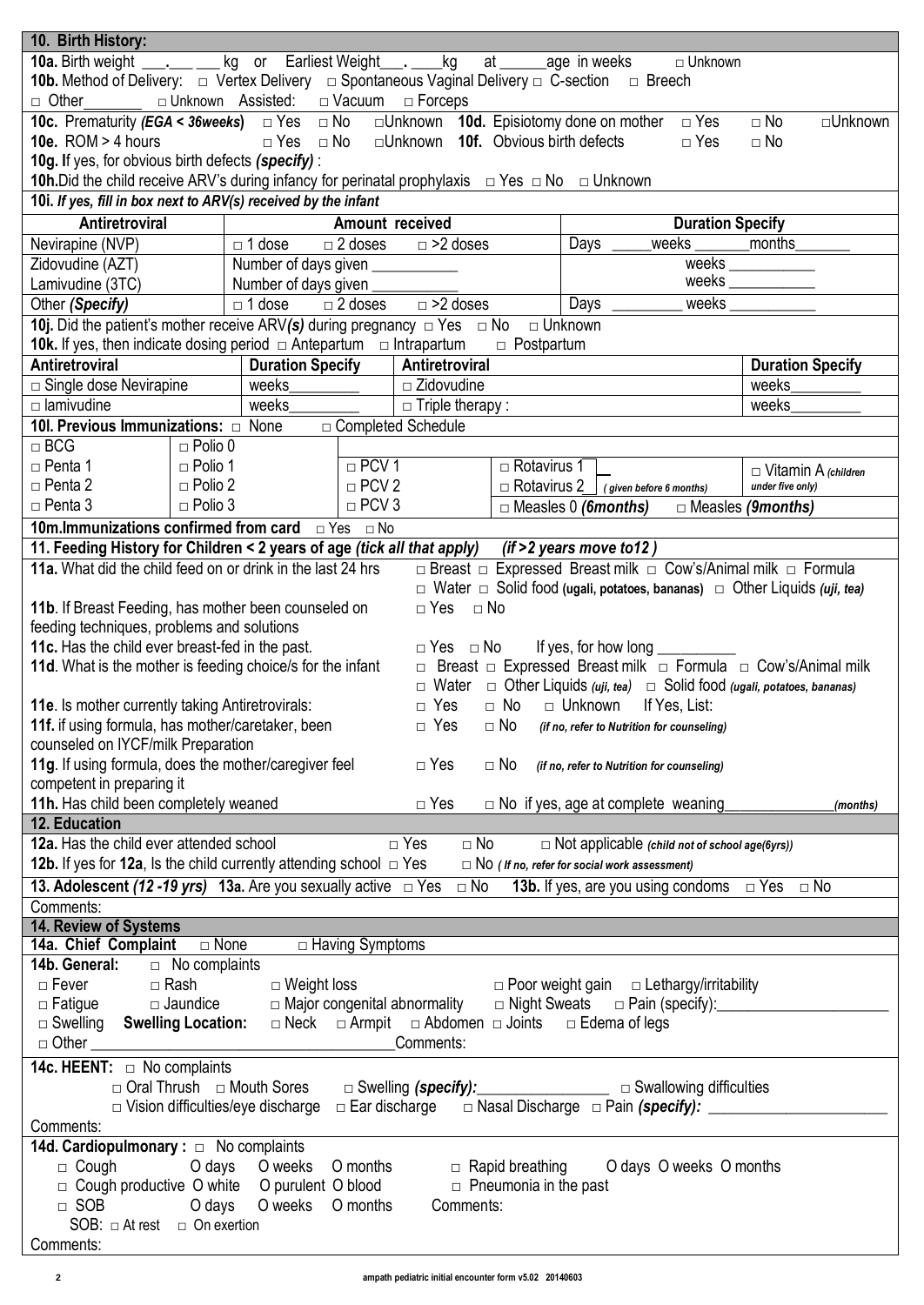| 14e. Gastrointestinal:                                                                                                                                                      | $\Box$ No complaints    |                                                                             |        |                                                      |                                 |                                                                                  |                  |
|-----------------------------------------------------------------------------------------------------------------------------------------------------------------------------|-------------------------|-----------------------------------------------------------------------------|--------|------------------------------------------------------|---------------------------------|----------------------------------------------------------------------------------|------------------|
| $\Box$ Poor appetite                                                                                                                                                        | $\Box$ Refusal to feed  |                                                                             | O days | O weeks                                              | O months                        |                                                                                  |                  |
| $\Box$ Abdominal pain                                                                                                                                                       | □ Abdominal Swelling    | $\Box$ Vomiting                                                             | O days | O weeks                                              | O months                        | O Continuous                                                                     |                  |
| $\Box$ Hx of jaundice                                                                                                                                                       | □ Diarrhea              |                                                                             | O days | O weeks                                              | O months                        | O Continuous                                                                     |                  |
| Comments:                                                                                                                                                                   |                         |                                                                             |        |                                                      |                                 |                                                                                  |                  |
| 14f. Genitourinary: $\Box$ No complaints                                                                                                                                    |                         |                                                                             |        |                                                      |                                 |                                                                                  |                  |
| $\Box$ Dysuria $\Box$ Hematuria $\Box$ Oliguria $\Box$ UTI in the past                                                                                                      |                         |                                                                             |        | □ Renal Disease                                      |                                 |                                                                                  |                  |
| □ Urethral Discharge Odays Oweeks Omonths                                                                                                                                   |                         |                                                                             |        |                                                      |                                 |                                                                                  |                  |
| □ History of sexual abuse If yes, how long ago _________ (this will not be entered in AMRS)                                                                                 |                         |                                                                             |        |                                                      |                                 |                                                                                  |                  |
| Comments:                                                                                                                                                                   |                         |                                                                             |        |                                                      |                                 |                                                                                  |                  |
|                                                                                                                                                                             |                         |                                                                             |        |                                                      |                                 |                                                                                  |                  |
| $\Box$ Joint pains $\Box$ Swelling of joints                                                                                                                                |                         | $\Box$ Muscle pain $\Box$ Pain in the legs/feet                             |        |                                                      | $\Box$ Spine swelling           |                                                                                  |                  |
| Comments:                                                                                                                                                                   |                         |                                                                             |        |                                                      |                                 |                                                                                  |                  |
| 14h. Psychiatric Review : □ No complaints                                                                                                                                   |                         |                                                                             |        |                                                      |                                 |                                                                                  |                  |
| □ Feeling low □ Confusion □ Suicidal                                                                                                                                        |                         | $\Box$ Memory problems                                                      |        | □ Anxiety                                            | □ Over-excited                  | $\Box$ Abnormal behavior                                                         |                  |
| Comments:                                                                                                                                                                   |                         |                                                                             |        |                                                      |                                 |                                                                                  |                  |
| 14i. Developmental : $\Box$ No complaints                                                                                                                                   |                         |                                                                             |        |                                                      |                                 |                                                                                  |                  |
| $\Box$ Delayed milestones $\Box$ Regressed milestones                                                                                                                       |                         |                                                                             |        |                                                      |                                 | $\Box$ Memory Problems $\Box$ Learning or educational problems                   |                  |
| Comments:                                                                                                                                                                   |                         |                                                                             |        |                                                      |                                 |                                                                                  |                  |
| <b>15. Hospitalizations</b>                                                                                                                                                 |                         |                                                                             |        |                                                      |                                 |                                                                                  |                  |
| <b>15a.</b> Has the patient been hospitalized in the previous year $\Box$ Yes $\Box$ No                                                                                     |                         |                                                                             |        |                                                      |                                 |                                                                                  |                  |
| 15b. If yes, how many hospitalizations did the patient have in the past year                                                                                                |                         |                                                                             |        |                                                      |                                 |                                                                                  |                  |
|                                                                                                                                                                             |                         |                                                                             |        |                                                      |                                 |                                                                                  |                  |
|                                                                                                                                                                             |                         |                                                                             |        |                                                      |                                 |                                                                                  |                  |
| <b>Medication History</b>                                                                                                                                                   |                         |                                                                             |        |                                                      |                                 |                                                                                  |                  |
| 16. Allergies                                                                                                                                                               |                         |                                                                             |        |                                                      |                                 |                                                                                  |                  |
| Drug:                                                                                                                                                                       | Allergy:                | <b>Reaction:</b>                                                            |        |                                                      |                                 |                                                                                  |                  |
| 16a. Penicillin                                                                                                                                                             | $\Box$ Yes $\Box$ No    | □Rash □ltching □Wheezing                                                    |        |                                                      | $\Box$ Swelling $\Box$ Vomiting | $\Box$ Other:                                                                    |                  |
| 16b.Sulfa                                                                                                                                                                   | $\Box$ Yes $\Box$ No    | $\Box$ Rash $\Box$ Itching $\Box$ Wheezing                                  |        |                                                      | $\Box$ Swelling $\Box$ Vomiting | $\Box$ Other:                                                                    |                  |
| 16c.Other:                                                                                                                                                                  | $\Box$ Yes<br>$\Box$ No | $\Box$ Rash $\Box$ Itching $\Box$ Wheezing                                  |        |                                                      | $\Box$ Swelling $\Box$ Vomiting | $\Box$ Other:                                                                    |                  |
| 16d.Other:                                                                                                                                                                  | □ Yes □ No              | □Rash □ltching □Wheezing                                                    |        |                                                      | $\Box$ Swelling $\Box$ Vomiting | $\Box$ Other:                                                                    |                  |
| 17. Antiretroviral medications                                                                                                                                              |                         |                                                                             |        |                                                      |                                 |                                                                                  |                  |
|                                                                                                                                                                             |                         |                                                                             |        |                                                      |                                 |                                                                                  |                  |
|                                                                                                                                                                             |                         | (Do not include perinatal prophylaxis medications reported inQ9h.)          |        |                                                      |                                 |                                                                                  |                  |
| 17c. Treatment categories : $\Box$ First line $\Box$ Second line (following viral failure) $\Box$ Third line (Salvage regimen) (Tick all that apply below)                  |                         |                                                                             |        |                                                      |                                 |                                                                                  |                  |
| 17d. Current ARV Drugs:                                                                                                                                                     |                         | $\Box$ Stavudine/Lamivudine/Nevirapine                                      |        | □ Lopinavir / Ritonavir ____                         |                                 | $\Box$ Didanosine <sub>(DDI)</sub> mg<br>ml                                      |                  |
| $\Box$ Abacavir/Lamivudine (ABC60 / 3TC30)                                                                                                                                  |                         | (d4T12 / 3TC60 / NVP100)T-jr                                                |        | $\Box$ Lopinavir / Ritonavir tabs                    |                                 | $\Box$ Raltegravir $\_\_\$                                                       |                  |
| $\Box$ Zidovudine/Lamivudine(zDV60/3TC30)                                                                                                                                   |                         | $\Box$ Stavudine/Lamivudine/Nevirapine<br>(d4T30 / 3TC150 / NVP200) > 25kgs |        | (LPV200/ RIT50)>25kgs                                |                                 | $\Box$ Darunavir                                                                 |                  |
| $\Box$ Zidovudine/lamivudine/Nevirapine                                                                                                                                     |                         | $\Box$ Zidovudine/Lamivudine                                                |        | $\Box$ Zidovudine (ZDV or AZT) $\Box$ mg / $\Box$ ml |                                 | □ Atazanavir                                                                     |                  |
| (ZDV60 / 3TC30 / NVP50)                                                                                                                                                     |                         | (ZDV300/3TC150) >25kgs                                                      |        | □ Ritonavir(Rit100) ____tabs                         |                                 | □ Unknown name                                                                   |                  |
| □ Zidovudine/lamivudine/Nevirapine                                                                                                                                          |                         | $\Box$ Stavudine/Lamivudine                                                 |        | $\Box$ Ritonavir mg                                  |                                 | $\Box$ Other:                                                                    |                  |
| (ZDV300 / 3TC150 / NVP200) > 25kgs<br>$\Box$ Nevirapine <sub>(NVP)</sub> ______ mg / _______ml                                                                              |                         | (D4T30/3TC150) > 25kgs                                                      |        | (Norvir sec100)<br>$\Box$ Ritonavir                  | $mg$ ml                         |                                                                                  |                  |
| $\Box$ Efavirenz (EFV) ________ mg / ______ml                                                                                                                               |                         | $\Box$ Tenofovir / Lamivudine<br>(TDF300 / 3TC300) > 25kgs                  |        | (Norvir80)                                           |                                 |                                                                                  |                  |
| $\Box$ Lamivudine $\langle 3TC \rangle$ mg / __ml                                                                                                                           |                         | □ Tenofovir/Lamivudine/ Efavirenz                                           |        | □ Atazanavir/Ritonavir                               |                                 |                                                                                  |                  |
| $\Box$ Abacavir (ABC) mg / ml                                                                                                                                               |                         | (TDF200/3TC600/EFV300) > 25kgs                                              |        |                                                      | (Atazanavir300/ritonavir100)    |                                                                                  |                  |
| 18a. Has the patient used any antiretroviral medications in the <b>past</b> (other than those ticked in 17d) $\Box$ Yes $\Box$ No                                           |                         |                                                                             |        |                                                      |                                 |                                                                                  |                  |
| (Do not include perinatal prophylaxis medications reported inQ10h.) 18b. Date Started: _____/____/_____18c. Date Stopped :                                                  |                         |                                                                             |        |                                                      |                                 |                                                                                  |                  |
| <b>18d. Past treatment categories : □ First line</b>                                                                                                                        |                         |                                                                             |        |                                                      |                                 | $\Box$ Second line (following viral failure) $\Box$ Third line (Salvage regimen) |                  |
|                                                                                                                                                                             |                         |                                                                             |        |                                                      |                                 |                                                                                  |                  |
| 18e. Past ARV Drugs :                                                                                                                                                       |                         |                                                                             |        |                                                      |                                 |                                                                                  |                  |
| 19. Anti-Tuberculosis Screening and Medications                                                                                                                             |                         |                                                                             |        |                                                      |                                 |                                                                                  |                  |
| 19a. Since last visit have you had any of the following? (tick all that apply) $\Box$ None $\Box$ Cough for more than 2 weeks                                               |                         |                                                                             |        |                                                      |                                 |                                                                                  |                  |
| □ History of close contact with confirmed TB or chronic cough □ History of fever or illness for more than 2 weeks                                                           |                         |                                                                             |        |                                                      |                                 |                                                                                  |                  |
| $\Box$ Low weight for age or failure to thrive Swelling : $\Box$ neck $\Box$ armpit $\Box$ abdomen $\Box$ joints $\Box$ groin(Swollen lymphnodes)                           |                         |                                                                             |        |                                                      |                                 |                                                                                  |                  |
| (If any of the above is checked, examine the child and then use the pediatric TB Intensified Case Findings chart to further evaluate. Refer when                            |                         |                                                                             |        |                                                      |                                 |                                                                                  |                  |
| If None, stop investigations and skip to question 19h. Repeat screening at subsequent visits.)                                                                              |                         |                                                                             |        |                                                      |                                 |                                                                                  |                  |
| 19b. If patient diagnosed, TB Diagnosis done on basis of: (Action taken) *                                                                                                  |                         |                                                                             |        |                                                      |                                 |                                                                                  |                  |
| Investigations : $\Box$ Suggestive CXR $\Box$ AAFB positive   Criteria : $\Box$ New GOK (Year 2011) $\Box$ Keith Jones score:                                               |                         |                                                                             |        |                                                      |                                 |                                                                                  |                  |
|                                                                                                                                                                             |                         |                                                                             |        |                                                      |                                 |                                                                                  |                  |
| $\Box$ TST positive                                                                                                                                                         |                         |                                                                             |        | □ Edward Keith score: □ □ Other specify:             |                                 |                                                                                  |                  |
|                                                                                                                                                                             |                         |                                                                             |        | (For scoring Check criteria on pediatric manual)*    |                                 |                                                                                  |                  |
| <b>19c.</b> Referral outcome $\Box$ TB $\Box$ No TB<br>19d. History of TB Rx: $\Box$ Currently on treatment(active) if on move to 19d $\Box$ Treatment completed (inactive) |                         |                                                                             |        |                                                      |                                 |                                                                                  | (Year completed) |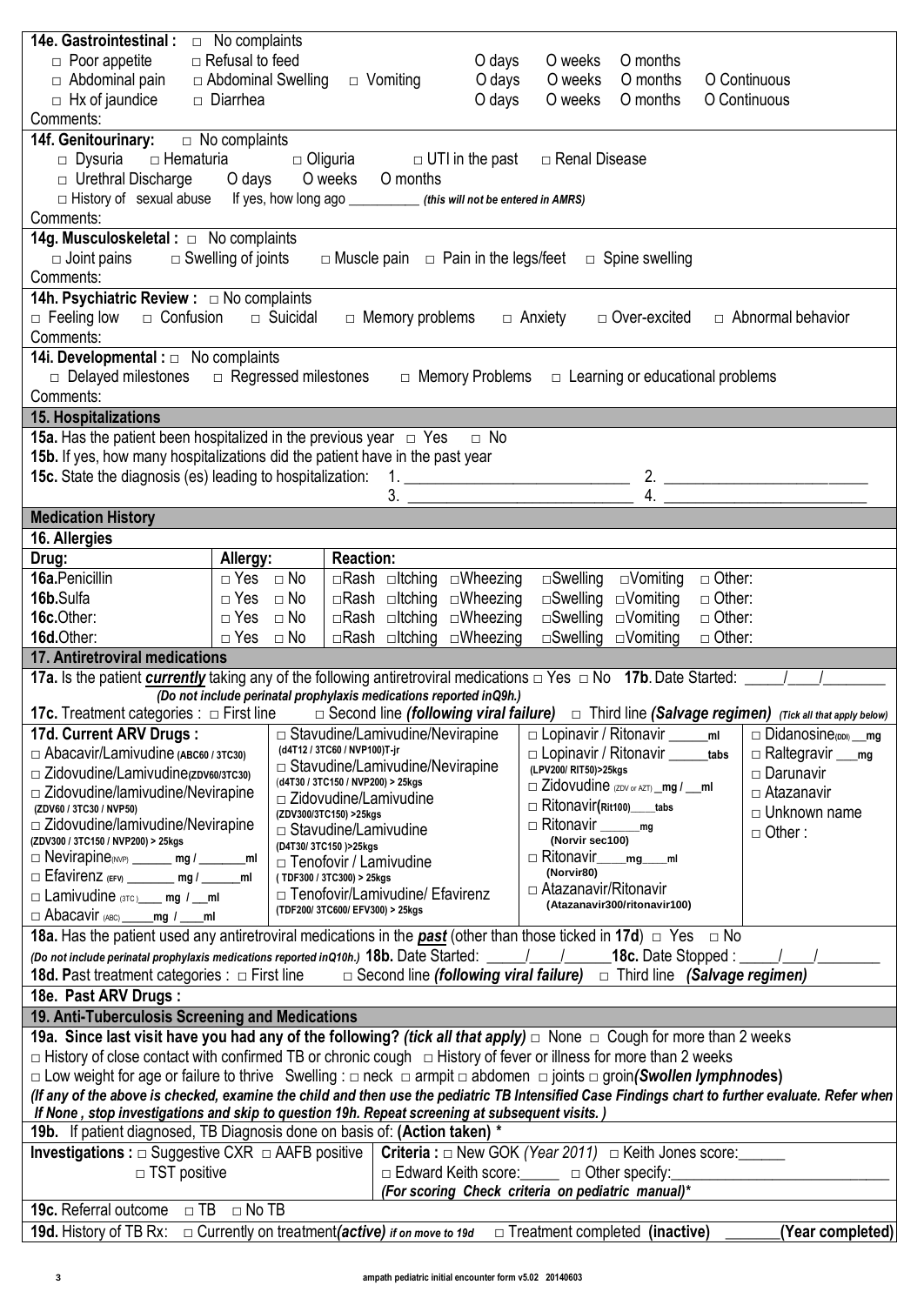| <b>19e.</b> Tuberculosis Treatment Phase : $\Box$ Intensive/initiation                                    |                                                                                                                                     | $\Box$ Continuation                                       |                                                                                                                                                                     |  |  |  |  |  |
|-----------------------------------------------------------------------------------------------------------|-------------------------------------------------------------------------------------------------------------------------------------|-----------------------------------------------------------|---------------------------------------------------------------------------------------------------------------------------------------------------------------------|--|--|--|--|--|
| 19f.TB Meds:                                                                                              | $\Box$ Rifinah(RH) _____tabs/day                                                                                                    | $\Box$ INH $\Box$ mg                                      | $\Box$ MDR TB Drugs                                                                                                                                                 |  |  |  |  |  |
| □ Rifafour(RHZE) ____tabs/day                                                                             | $\Box$ Ethizide(EH) _______mg                                                                                                       |                                                           | (Cycloserine, Protionamide, Capreomycin, Kanam<br>ycin, P.A.S, Levofloxasin, Pyridoxine)                                                                            |  |  |  |  |  |
| □ Rifater(RHZ)____tabs/day                                                                                | □ Rifampicin_____mg                                                                                                                 | □ Rifabutin ______ mg                                     | $\Box$ Other:                                                                                                                                                       |  |  |  |  |  |
| □ Ethambutol ______mg/day                                                                                 | $\Box$ 3-FDC(RHE) tabs/day                                                                                                          |                                                           | $\Box$ Completed (Date: $\angle$                                                                                                                                    |  |  |  |  |  |
| □ Streptomycin_<br>mg                                                                                     |                                                                                                                                     |                                                           |                                                                                                                                                                     |  |  |  |  |  |
|                                                                                                           | 19g. If on TB treatment, site of TB meds pick-up: $\Box$ This AMPATH site $\Box$ Other (specify):                                   |                                                           |                                                                                                                                                                     |  |  |  |  |  |
|                                                                                                           | <b>19h.</b> TB Prophylaxis: $\Box$ None $\Box$ Isoniazid 100mg $\Box$ Isoniazid 300mg   <b>19i.</b> If on TB prophylaxis            |                                                           | start date                                                                                                                                                          |  |  |  |  |  |
|                                                                                                           | 19j. Opportunistic Infection(OI) Prophylaxis : $\Box$ None $\Box$ Cotrimoxazole (Septrin) $\Box$ Dapsone $\Box$ Fluconazole _       |                                                           | $\overline{\mathsf{m}}$ g (Diflucan)                                                                                                                                |  |  |  |  |  |
| 19k. Other medications:                                                                                   |                                                                                                                                     |                                                           |                                                                                                                                                                     |  |  |  |  |  |
| □ Anti-fungal(specify):                                                                                   |                                                                                                                                     | $\Box$ Herbal /traditional medications                    |                                                                                                                                                                     |  |  |  |  |  |
| $\Box$ Minerals / iron supplements                                                                        |                                                                                                                                     |                                                           |                                                                                                                                                                     |  |  |  |  |  |
| □ Antibiotic(specify):                                                                                    | <u> 1989 - Johann Barnett, fransk politiker (d. 1989)</u>                                                                           |                                                           |                                                                                                                                                                     |  |  |  |  |  |
|                                                                                                           | <u>n</u> Anti-Hypertensive (specify) : <b>https://www.franchet.com/internal and internal anti-</b>                                  | $\Box$ Other (specify):                                   |                                                                                                                                                                     |  |  |  |  |  |
|                                                                                                           | 20a. Side-effects/Toxicity: Any side effects attributable to any drug that the child is <b>currently taking</b> □ Yes               |                                                           | $\Box$ No                                                                                                                                                           |  |  |  |  |  |
| If Yes, drug(s) : $\frac{1}{2}$                                                                           |                                                                                                                                     |                                                           |                                                                                                                                                                     |  |  |  |  |  |
|                                                                                                           | $\Box$ Rash<br>$\Box$ Anemia                                                                                                        | $\Box$ Lipo-dystrophy                                     | $\Box$ Hepatitis $\Box$ Neuropathy<br>$\Box$ IRIS                                                                                                                   |  |  |  |  |  |
| <b>20b.</b> If yes, tick all that apply:                                                                  | □ Lactic Acidosis  <br>□ Diarrhea                                                                                                   | $\Box$ Steven-Johnson syndrome $\Box$ Persistent Vomiting |                                                                                                                                                                     |  |  |  |  |  |
|                                                                                                           | $\Box$ Other (specify):                                                                                                             |                                                           |                                                                                                                                                                     |  |  |  |  |  |
|                                                                                                           | 20c. Any side effects attributable to any drug that the child has <b>ever taken</b> $\Box$ Yes $\Box$ No                            |                                                           |                                                                                                                                                                     |  |  |  |  |  |
| If Yes drug(s) :                                                                                          |                                                                                                                                     |                                                           |                                                                                                                                                                     |  |  |  |  |  |
|                                                                                                           |                                                                                                                                     |                                                           |                                                                                                                                                                     |  |  |  |  |  |
|                                                                                                           |                                                                                                                                     |                                                           |                                                                                                                                                                     |  |  |  |  |  |
| 20e. Severity of the reaction:                                                                            | $\Box$ Mild<br>□ Moderate                                                                                                           | $\Box$ Severe                                             | $\Box$ Unknown $\Box$ Other (specify):                                                                                                                              |  |  |  |  |  |
|                                                                                                           | $\Box$ Certain<br>$\Box$ Probable/Likely                                                                                            | $\Box$ Possible<br>$\Box$ Unlikely                        | □ Conditional/Unclassified                                                                                                                                          |  |  |  |  |  |
| 20f.Cause of the reaction/toxicity:                                                                       | □ Unassessable/Unclassified                                                                                                         |                                                           |                                                                                                                                                                     |  |  |  |  |  |
|                                                                                                           |                                                                                                                                     |                                                           |                                                                                                                                                                     |  |  |  |  |  |
| 20g. Disability:                                                                                          |                                                                                                                                     |                                                           | $\Box$ Mental $\Box$                                                                                                                                                |  |  |  |  |  |
| <b>20h.</b> Does the child have growth faltering/FTT $\Box$ Yes $\Box$ No (If Yes, refer to nutritionist) |                                                                                                                                     |                                                           |                                                                                                                                                                     |  |  |  |  |  |
|                                                                                                           |                                                                                                                                     |                                                           |                                                                                                                                                                     |  |  |  |  |  |
| 20i. Is the child overweight                                                                              | $\frac{1}{2}$                                                                                                                       | $\Box$ Yes $\Box$ No (If Yes, refer to nutritionist)      |                                                                                                                                                                     |  |  |  |  |  |
| 21. Assessment of Congenital abnormalities                                                                |                                                                                                                                     |                                                           |                                                                                                                                                                     |  |  |  |  |  |
|                                                                                                           | 21a. Any congenital abnormality $\Box$ Yes $\Box$ No If yes, categorize abnormality below                                           |                                                           | If No, move to question 22                                                                                                                                          |  |  |  |  |  |
| <b>21b.</b> Central Nervous System $(CNS): \Box$ Hydrocephalus                                            |                                                                                                                                     | $\Box$ Neural tube defects                                |                                                                                                                                                                     |  |  |  |  |  |
|                                                                                                           | Deter(specify):                                                                                                                     |                                                           |                                                                                                                                                                     |  |  |  |  |  |
| 21c. Eye, Ear, Face and Neck:                                                                             | $\Box$ Cleft lip and palate                                                                                                         |                                                           |                                                                                                                                                                     |  |  |  |  |  |
|                                                                                                           | $\Box$ Other (specify):                                                                                                             |                                                           |                                                                                                                                                                     |  |  |  |  |  |
|                                                                                                           |                                                                                                                                     |                                                           | 21d. Heart : □ Acyanotic defects (ASD, VSD, AV canal, PDA, etc) □ Cyanotic defects (e.g. Tetralogy of Fallot, transposition, pulmonary atresia, truncus, Ebstein's) |  |  |  |  |  |
| $\Box$ Other or Specify based on Echo:                                                                    |                                                                                                                                     |                                                           |                                                                                                                                                                     |  |  |  |  |  |
|                                                                                                           | 21f. Gastro-intestinal system : $\Box$ Gastroschisis $\Box$ Intestinal atresia $\Box$ Tracheo-esophageal Fistula $\Box$ Omphalocele |                                                           |                                                                                                                                                                     |  |  |  |  |  |
| $\Box$ Anorectal malformation $\Box$ Other:                                                               |                                                                                                                                     |                                                           |                                                                                                                                                                     |  |  |  |  |  |
| 21g. Genitals : $\Box$ Ambiguous genitalia $\Box$ Hypospadias                                             | $\Box$ Other:                                                                                                                       |                                                           |                                                                                                                                                                     |  |  |  |  |  |
| <b>21h.</b> Renal and urinary system: $\Box$ Posterior Urethral valves                                    |                                                                                                                                     | $\Box$ Other:                                             |                                                                                                                                                                     |  |  |  |  |  |
|                                                                                                           | $\overline{\Box}$ Other:                                                                                                            |                                                           |                                                                                                                                                                     |  |  |  |  |  |
| 21i. Limb defects : $\Box$ Talipes equinovarus (club foot)                                                |                                                                                                                                     |                                                           |                                                                                                                                                                     |  |  |  |  |  |
| <b>21j.</b> Chromosomal anomaly : $\Box$ Downs syndrome                                                   | $\overline{\Box}$ Other:                                                                                                            |                                                           |                                                                                                                                                                     |  |  |  |  |  |
|                                                                                                           | 21k. $\Box$ Other Organ systems, or multi-organ system : (specify):                                                                 |                                                           |                                                                                                                                                                     |  |  |  |  |  |
|                                                                                                           |                                                                                                                                     |                                                           |                                                                                                                                                                     |  |  |  |  |  |
|                                                                                                           |                                                                                                                                     |                                                           |                                                                                                                                                                     |  |  |  |  |  |
|                                                                                                           | Examination findings : If abnormal, check all that apply under each exam finding<br>$\Box$ Normal                                   |                                                           |                                                                                                                                                                     |  |  |  |  |  |
| 22. General Exam:                                                                                         | □ Abnormal<br>□ Pallor                                                                                                              | $\Box$ Jaundice<br>$\Box$ Oedema                          |                                                                                                                                                                     |  |  |  |  |  |
| $\Box$ Gluteal Wasting<br>□ Signs of physical abuse (specify):                                            | $\Box$ Angular Cheilitis                                                                                                            |                                                           | $\Box$ cyanosis                                                                                                                                                     |  |  |  |  |  |
| Comments:                                                                                                 |                                                                                                                                     |                                                           |                                                                                                                                                                     |  |  |  |  |  |
|                                                                                                           |                                                                                                                                     |                                                           |                                                                                                                                                                     |  |  |  |  |  |
| 23. Skin Exam:                                                                                            | $\Box$ Normal<br>$\Box$ Abnormal                                                                                                    |                                                           |                                                                                                                                                                     |  |  |  |  |  |
| $\Box$ Herpes simplex<br>□ Rash                                                                           | $\Box$ Septic Spots                                                                                                                 | $\Box$ Kaposi's sarcoma<br>$\Box$ Swelling                | $\Box$ Abscess                                                                                                                                                      |  |  |  |  |  |
| Comments:                                                                                                 |                                                                                                                                     |                                                           |                                                                                                                                                                     |  |  |  |  |  |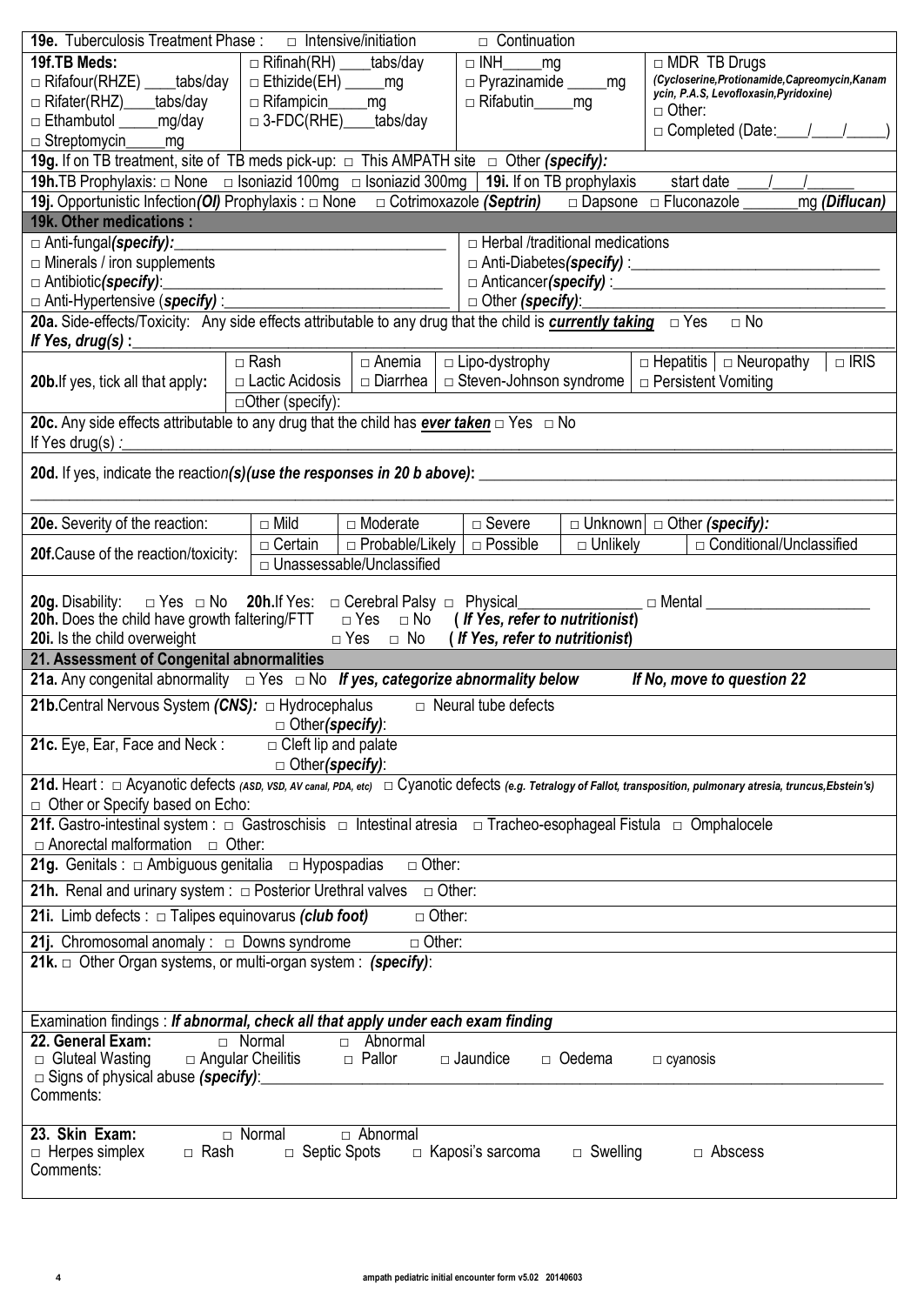| Comments:                                                         | 24. Lymph Nodes Exam: <del>In Normal</del> <b>Examend Property</b> D Abnormal<br>$\Box$ submandibular $\Box$ cervical $\Box$ supraclavicular $\Box$ axillary $\Box$ inguinal |                                 |                                                                                                                                                                                                                                                     |                                               |                  |
|-------------------------------------------------------------------|------------------------------------------------------------------------------------------------------------------------------------------------------------------------------|---------------------------------|-----------------------------------------------------------------------------------------------------------------------------------------------------------------------------------------------------------------------------------------------------|-----------------------------------------------|------------------|
| Nose:<br>Comments:                                                | $\Box$ Significant dental caries $\Box$ Thrush<br>$\Box$ Purulent discharge                                                                                                  |                                 | Eyes: $\Box$ Sclera icteric $\Box$ Sclera icteric $\Box$ Sclera icteric $\Box$ Ear discharge $\Box$ Tympanic Membrane injected<br>Neck: $\Box$ Trachea deviated $\Box$ Nuchal rigidity $\Box$ Parotid enlargement<br>Oropharynx: $\Box$ Cleft Palat | $\Box$ Eye discharge<br>$\Box$ Kaposi sarcoma |                  |
|                                                                   | <b>26. Respiratory Exam:</b> $\Box$ Normal $\Box$ Abnormal <b>Percussion :</b> $\Box$ Dullness O Left O Right                                                                |                                 |                                                                                                                                                                                                                                                     |                                               |                  |
| Comments:<br>Comments:                                            |                                                                                                                                                                              |                                 | □ Abnormal Sounds □ S <sub>3</sub> Gallop □ Pericardial friction rub □ Diastolic Decrescendo<br>□ Murmurs (specify): □ Systolic Ejection Murmur □ Holosystolic Murmur □ Diastolic Rumble                                                            |                                               |                  |
| Comments:                                                         | 28. Abdominal Exam: $\Box$ Normal $\Box$ Abnormal                                                                                                                            |                                 | □ Tender to palpation Location<br>□ Hepatomegaly (cm below costal margin)    □ Ascites      □ Mass   □ Distended                                                                                                                                    |                                               |                  |
| $\Box$ Edema<br>Comments:                                         | <b>29. Extremities Exam:</b> $\Box$ Normal $\Box$ Abnormal<br>$\Box$ Leg ulcers $\Box$ Cellulitis $\Box$ Rickets                                                             |                                 | □ Kaposi sarcoma                                                                                                                                                                                                                                    |                                               |                  |
| Comments:                                                         | <b>30. Musculoskeletal Exam:</b> $\Box$ Normal $\Box$ Abnormal $\Box$ Abnormal $\Box$ Joint swelling $\Box$ Spine swelling $\Box$ Muscle tenderness                          |                                 |                                                                                                                                                                                                                                                     |                                               |                  |
| $\Box$ Abnormal movements/seizures<br>Comments:                   |                                                                                                                                                                              | D Focal weakness                | $\Box$ Irritable $\Box$ Altered mental status $\Box$ Cranial nerve abnormality $\Box$ Tone abnormal                                                                                                                                                 | $\Box$ Deep tendon reflexes asymmetric        |                  |
| 32. Psychiatric : Exam<br>Comments:                               | $\Box$ Normal                                                                                                                                                                | $\Box$ Abnormal                 | □ Feeling low □ Confusion □ Suicidal □ Memory problems □ Anxiety □ Over-excited □ Abnormal behavior                                                                                                                                                 |                                               |                  |
| 33. Developmental Exam:<br>□Tanner Staging: O Normal<br>Comments: | □ Normal<br>Does not meet age appropriate milestones $(specify)$ : $\Box$ Regressed<br>O Abnormal O Not done                                                                 | $\Box$ Abnormal                 | $\Box$ Delayed<br>Stage: _____________                                                                                                                                                                                                              |                                               |                  |
| 34. Urogenital<br>□ Signs of Sexual Abuse<br>Comments:            | □ Normal<br>□ Genital ulcers                                                                                                                                                 | $\Box$ Abnormal<br>$\Box$ Warts | (check for sexual abuse signs)                                                                                                                                                                                                                      |                                               |                  |
| 35.Test                                                           | <b>Result</b>                                                                                                                                                                | <b>Test Date</b>                | <b>Test</b>                                                                                                                                                                                                                                         | <b>Result</b>                                 | <b>Test Date</b> |
| WBC/mm <sup>3</sup>                                               |                                                                                                                                                                              |                                 | Sputum AFB Smear                                                                                                                                                                                                                                    |                                               |                  |
| Hgb g/dL<br><b>MCV</b>                                            |                                                                                                                                                                              |                                 | Sputum Xpert:<br><b>MTB</b><br><b>RIF</b>                                                                                                                                                                                                           |                                               |                  |
| Platelets/mm <sup>3</sup>                                         |                                                                                                                                                                              |                                 | Sputum Culture                                                                                                                                                                                                                                      |                                               |                  |
| ALC/ mm <sup>3</sup>                                              |                                                                                                                                                                              |                                 | TST (Mantoux test)                                                                                                                                                                                                                                  |                                               |                  |
| SGPT(ALT) u/l                                                     |                                                                                                                                                                              |                                 | 1st HIV DNA PCR                                                                                                                                                                                                                                     |                                               |                  |
| Creatinine mmol/L                                                 |                                                                                                                                                                              |                                 | 2nd HIV DNA PCR (Post Weaning)                                                                                                                                                                                                                      |                                               |                  |
| CD4                                                               |                                                                                                                                                                              |                                 | <b>HIV Rapid Elisa</b>                                                                                                                                                                                                                              |                                               |                  |
| CD4%                                                              |                                                                                                                                                                              |                                 | <b>HIV Long ELISA</b>                                                                                                                                                                                                                               |                                               |                  |
| <b>CXR</b>                                                        | Code:                                                                                                                                                                        |                                 | Viral Load                                                                                                                                                                                                                                          |                                               |                  |
|                                                                   | code : 0=normal 1=PI Effusion 2=Infiltrate 3=milliary 5=cavitary 4=Diffuse                                                                                                   |                                 | Other                                                                                                                                                                                                                                               |                                               |                  |
| (specify)                                                         | abn/non-milliary 6 = Cardiomegaly 7=other abnormality                                                                                                                        |                                 | Other                                                                                                                                                                                                                                               |                                               |                  |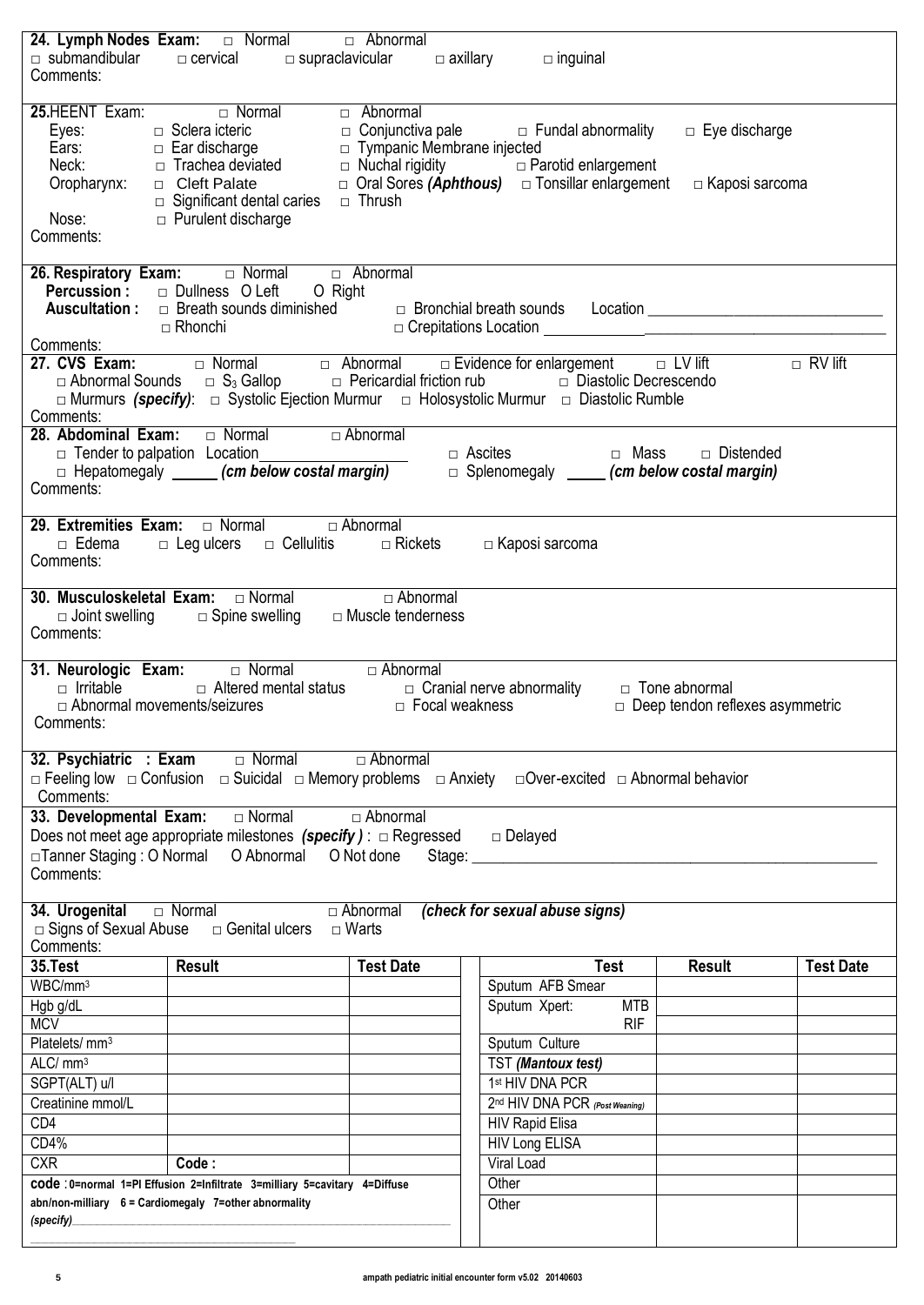|                                                                                       | 36. Does the patient currently have, or has the patient ever had, any of the following conditions                                                                         |            |                            |                                |        |                                                                                                                 |            |         |                      |  |  |  |  |
|---------------------------------------------------------------------------------------|---------------------------------------------------------------------------------------------------------------------------------------------------------------------------|------------|----------------------------|--------------------------------|--------|-----------------------------------------------------------------------------------------------------------------|------------|---------|----------------------|--|--|--|--|
|                                                                                       | WHO Stage: Fill in the appropriate box next to each indicator condition<br>Note***A Patient should remain in the worst stage ever even if they have improved health wise. |            |                            |                                |        |                                                                                                                 |            |         |                      |  |  |  |  |
|                                                                                       | <b>STAGE 1</b>                                                                                                                                                            |            |                            |                                |        | STAGE 4 (AIDS):                                                                                                 |            |         |                      |  |  |  |  |
| $\Box$                                                                                | $\Box$ No symptoms and no signs                                                                                                                                           |            |                            |                                |        | $\Box$ Unexplained Severe wasting, stunting or sever malnutrition                                               |            |         |                      |  |  |  |  |
| $\Box$ Persistent generalized lymphadenopathy<br>not responding to standard treatment |                                                                                                                                                                           |            |                            |                                |        |                                                                                                                 |            |         |                      |  |  |  |  |
|                                                                                       | <b>STAGE 2</b>                                                                                                                                                            |            |                            |                                |        | $\Box$ Recurrent severe presumed bacterial infections<br>such as: empyema pyomyositis, bone or joint infection, |            |         |                      |  |  |  |  |
|                                                                                       | O Unexplained persistent hepatomegaly and splenomegaly<br>$\Box$ Unexplained persistent parotid gland enlargement                                                         |            |                            |                                |        | meningitis, sepsis but excluding pneumonia                                                                      |            |         |                      |  |  |  |  |
|                                                                                       | $\Box$ Recurrent oral ulcerations                                                                                                                                         |            |                            |                                |        | □ Pneumocystis carinii (jeroveci) pneumonia                                                                     |            |         |                      |  |  |  |  |
|                                                                                       | $\Box$ Papular pruritic skin erruptions                                                                                                                                   |            |                            |                                |        | $\Box$ Chronic Herpes simplex virus infection                                                                   |            |         |                      |  |  |  |  |
|                                                                                       | $\Box$ Fungal nail infections                                                                                                                                             |            |                            |                                |        | ((orolabial or cutaneious for > 1 month)                                                                        |            |         |                      |  |  |  |  |
|                                                                                       | $\Box$ Lineal gingival erythema                                                                                                                                           |            |                            |                                |        | persistent or non-responsive to treatment)                                                                      |            |         |                      |  |  |  |  |
|                                                                                       | $\Box$ Extensive Molluscum contagiousum                                                                                                                                   |            |                            |                                |        | $\Box$ Extrapulmonary cryptococcosis including                                                                  |            |         |                      |  |  |  |  |
| □                                                                                     | $\Box$ Herpes zoster                                                                                                                                                      |            |                            |                                |        | meningitis                                                                                                      |            |         |                      |  |  |  |  |
|                                                                                       | $\Box$ Extensive wart virus infection<br>$\Box$ Recurrent or chronic upper respiratory tract infections                                                                   |            |                            |                                |        | □ CMV retinitis or affecting another organ, with<br>onset at age older than one month                           |            |         |                      |  |  |  |  |
|                                                                                       | (otitis media, otorrhoea, sinusitis or tonsillitis)                                                                                                                       |            |                            |                                |        | $\Box$ Oesophageal candidiasis                                                                                  |            |         |                      |  |  |  |  |
|                                                                                       | STAGE 3                                                                                                                                                                   |            |                            |                                | $\Box$ | $\Box$ Extrapulmonary TB (Excludes Lymph node tuberculosis)                                                     |            |         |                      |  |  |  |  |
|                                                                                       | $\Box$ Unexplained moderate malnutrition not                                                                                                                              |            |                            |                                |        | $\Box$ Chronic isosporiasis                                                                                     |            |         |                      |  |  |  |  |
|                                                                                       | adequately responding to standard therapy                                                                                                                                 |            |                            |                                |        | $\Box$ HIV Encephalopathy                                                                                       |            |         |                      |  |  |  |  |
|                                                                                       | $\Box$ Persistent diarrhoea (14 or more days)                                                                                                                             |            |                            |                                |        | $\Box$ Symptomatic HIV associated Cardiomyopathy                                                                |            |         |                      |  |  |  |  |
|                                                                                       | $\Box$ Unexplained persistent fever (above 37.5c                                                                                                                          |            |                            |                                |        | or HIV associated Nephropathy                                                                                   |            |         |                      |  |  |  |  |
|                                                                                       | intermittent or constant, for longer than one month)                                                                                                                      |            |                            |                                |        | □ Kaposi's sarcoma<br>□ Cerebral or B-cell non-Hodgkin lymphoma                                                 |            |         |                      |  |  |  |  |
|                                                                                       | $\Box$ Persistent Oral candidosis (outside 6-8 weeks of life)<br>$\Box$ Oral hairy leukoplakia                                                                            |            |                            |                                |        | $\Box$ Cryptosporidiosis infection                                                                              |            |         |                      |  |  |  |  |
|                                                                                       | $\Box$ Lymph node tuberculosis                                                                                                                                            |            |                            |                                |        | $\Box$ Coccidiomycosis infections                                                                               |            |         |                      |  |  |  |  |
| $\Box$                                                                                | $\Box$ Pulmonary tuberculosis                                                                                                                                             |            |                            |                                |        | $\Box$ Histoplasmosis infections                                                                                |            |         |                      |  |  |  |  |
|                                                                                       | $\Box$ Recurrent severe bacterial pneumonia                                                                                                                               |            |                            |                                |        | $\Box$ Congenital toxoplasmosis (outside neonatal                                                               |            |         |                      |  |  |  |  |
|                                                                                       | $\Box$ Acute necrotizing ulcerative gingivitis, or                                                                                                                        |            |                            |                                |        | period)                                                                                                         |            |         |                      |  |  |  |  |
|                                                                                       | periodontitis                                                                                                                                                             |            |                            |                                |        | $\Box$ Non tuberculosis mycobacterial infection                                                                 |            |         |                      |  |  |  |  |
|                                                                                       | $\Box$ Symptomatic lymphoid interstitial pneumonitis                                                                                                                      |            |                            |                                |        | including disseminated BCG                                                                                      |            |         |                      |  |  |  |  |
|                                                                                       | □ Chronic HIV-associated lung disease including                                                                                                                           |            |                            |                                |        | $\Box$ Progressive multifocal leukoencephalopathy                                                               |            |         |                      |  |  |  |  |
|                                                                                       | brochiectasis<br>$\Box$ Unexplained anemia (<8 g/dl), neutropenia ((<500/mm3)                                                                                             |            |                            |                                |        |                                                                                                                 |            |         |                      |  |  |  |  |
|                                                                                       | or <0.5 $\times$ 10 <sup>9</sup> per L)), and/or chronic thrombocytopenia                                                                                                 |            |                            |                                |        |                                                                                                                 |            |         |                      |  |  |  |  |
|                                                                                       | $((< 50,000/mm3)$ or $< 50 X 109$ per L)                                                                                                                                  |            |                            |                                |        |                                                                                                                 |            |         |                      |  |  |  |  |
|                                                                                       | 37. HIV-Related Diagnosis                                                                                                                                                 |            |                            |                                |        |                                                                                                                 |            |         |                      |  |  |  |  |
| <b>Diagnosis</b>                                                                      |                                                                                                                                                                           | <b>New</b> | Ongoing                    | <b>Resolved</b>                |        | <b>Diagnosis</b>                                                                                                | <b>New</b> | Ongoing | <b>Resolved</b>      |  |  |  |  |
| 1.                                                                                    |                                                                                                                                                                           | $\Box$     | $\Box$                     | $\Box$                         | 4.     |                                                                                                                 | $\Box$     | $\Box$  | $\Box$               |  |  |  |  |
| 2.                                                                                    |                                                                                                                                                                           | $\Box$     | $\Box$                     | $\Box$                         | 5.     |                                                                                                                 | $\Box$     | $\Box$  | $\Box$               |  |  |  |  |
| 3.                                                                                    |                                                                                                                                                                           |            |                            |                                | 6.     |                                                                                                                 | $\Box$     | $\Box$  | $\Box$               |  |  |  |  |
|                                                                                       | 38. Non-HIV Related Diagnosis                                                                                                                                             |            |                            |                                |        | *For Other Diagnoses, tick box only if diagnosis needs to be Added to , Ongoing or Removed from summary sheet*  |            |         |                      |  |  |  |  |
| <b>Diagnosis</b>                                                                      |                                                                                                                                                                           | <b>New</b> | Ongoing                    | <b>Resolved</b>                |        | <b>Diagnosis</b>                                                                                                | <b>New</b> | Ongoing | <b>Resolved</b>      |  |  |  |  |
| 1.                                                                                    |                                                                                                                                                                           | $\Box$     | $\Box$                     | $\Box$                         | 4.     |                                                                                                                 | $\Box$     | $\Box$  | $\Box$               |  |  |  |  |
| 2.                                                                                    |                                                                                                                                                                           | $\Box$     | $\Box$                     | $\Box$                         | 5.     |                                                                                                                 | $\Box$     | $\Box$  | $\Box$               |  |  |  |  |
| 3.                                                                                    |                                                                                                                                                                           | $\Box$     | $\Box$                     | $\Box$                         | 6.     |                                                                                                                 | $\Box$     | $\Box$  | $\Box$               |  |  |  |  |
| 39. Plan:                                                                             |                                                                                                                                                                           |            |                            |                                |        |                                                                                                                 |            |         |                      |  |  |  |  |
| <b>39a. ARVs:</b>                                                                     |                                                                                                                                                                           |            |                            |                                |        | $\Box$ None $\Box$ Start ARVs $\Box$ Continue Regimen<br>$\Box$ Change Formulation $\Box$ Change Regimen        |            |         |                      |  |  |  |  |
|                                                                                       |                                                                                                                                                                           |            |                            |                                |        | $\Box$ Re-dose $\Box$ Drug substitution $\Box$ Re-start<br>$\Box$ Stop All                                      |            |         |                      |  |  |  |  |
|                                                                                       | 39b. Reason for stop/change/re-dose:                                                                                                                                      |            |                            |                                |        | □ Clinical treatment failure □ mmunologic failure □ Virologic failure □ Weight Change                           |            |         |                      |  |  |  |  |
|                                                                                       |                                                                                                                                                                           |            | □ Completed pMTCT          |                                |        | $\Box$ Drug out of stock<br>$\Box$ Dose escalation of Nevirapine                                                |            |         |                      |  |  |  |  |
|                                                                                       |                                                                                                                                                                           |            | □ Toxicity (Specify): ____ |                                |        | <u> 1989 - Johann Barbara, martxa alemaniar amerikan basar da a</u>                                             |            |         | $\Box$ Due to new TB |  |  |  |  |
|                                                                                       | 39c. Eligible for ARVs but not started :                                                                                                                                  |            |                            | □ New drug Available □ Other : |        | □ OI/TB TX □ Patient Refused □ Adherence Concerns □ Psychosocial ineligibility                                  |            |         |                      |  |  |  |  |
|                                                                                       |                                                                                                                                                                           |            | □Other:                    |                                |        |                                                                                                                 |            |         |                      |  |  |  |  |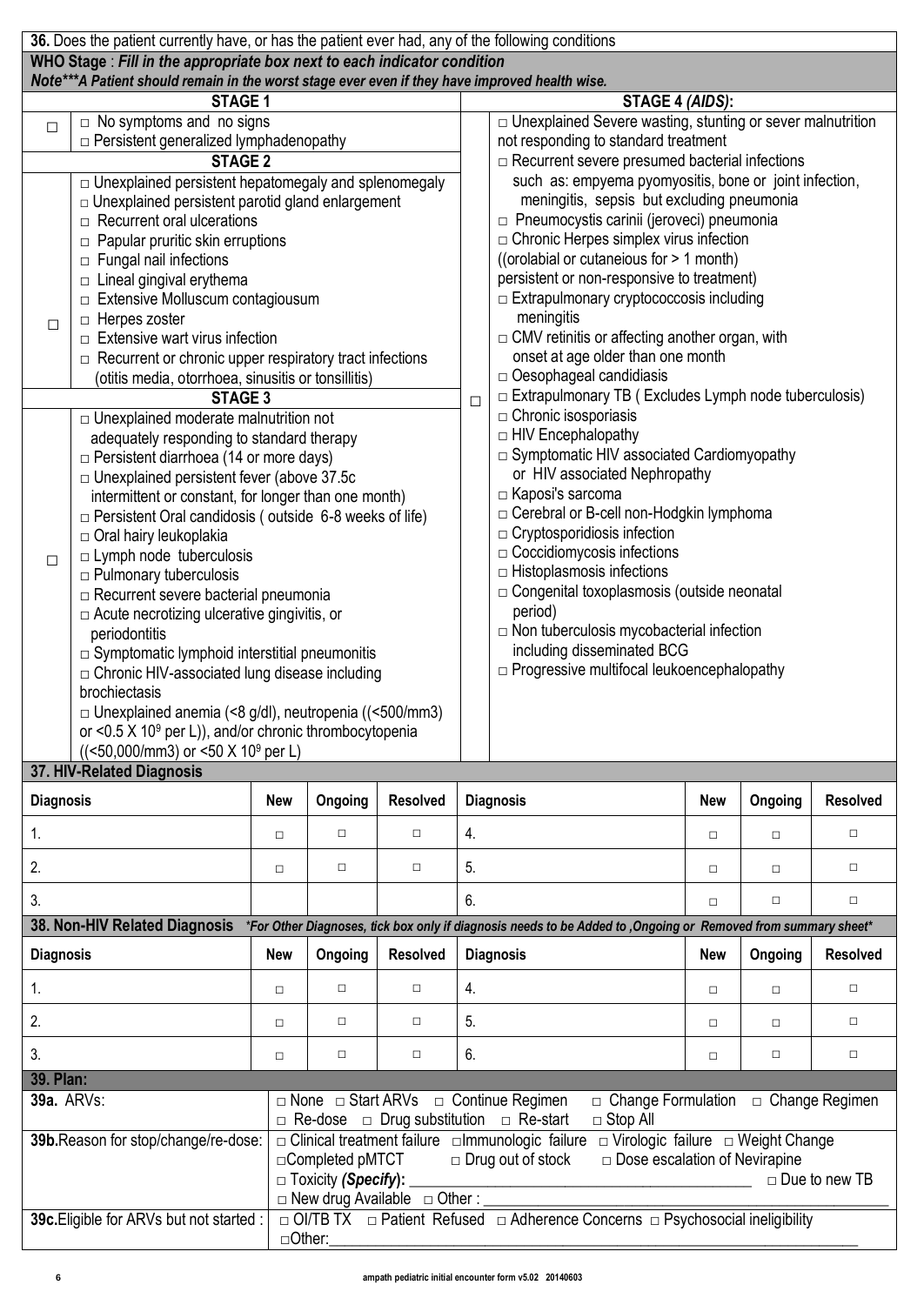|                                                                                                                                                                                     | <b>39d.</b> Treatment categories : $\Box$ First line                                                                                                     |              | $\Box$ Second line (following viral failure) $\Box$ Third line (Salvage regimen)            |                            |                                  |  |                                |                                                                            |                                     |                                                                                                                                                                                                                                                                                                             |                                                                                                              |
|-------------------------------------------------------------------------------------------------------------------------------------------------------------------------------------|----------------------------------------------------------------------------------------------------------------------------------------------------------|--------------|---------------------------------------------------------------------------------------------|----------------------------|----------------------------------|--|--------------------------------|----------------------------------------------------------------------------|-------------------------------------|-------------------------------------------------------------------------------------------------------------------------------------------------------------------------------------------------------------------------------------------------------------------------------------------------------------|--------------------------------------------------------------------------------------------------------------|
|                                                                                                                                                                                     | If start or change or re-dose, tick all new regimens:                                                                                                    |              |                                                                                             |                            |                                  |  |                                |                                                                            |                                     |                                                                                                                                                                                                                                                                                                             |                                                                                                              |
| 39e. ARV Drugs:                                                                                                                                                                     |                                                                                                                                                          |              | $\Box$ Stavudine/Lamivudine/Nevirapine                                                      |                            |                                  |  |                                |                                                                            | □ Lopinavir / Ritonavir ______ ml   |                                                                                                                                                                                                                                                                                                             | Didanosine(DDI) __ mg                                                                                        |
| $\Box$ Abacavir/Lamivudine (ABC60 / 3TC30)                                                                                                                                          |                                                                                                                                                          |              | (d4T12 / 3TC60 / NVP100)T-jr<br>$\Box$ Stavudine/Lamivudine/Nevirapine                      |                            |                                  |  |                                | □ Lopinavir / Ritonavir                                                    |                                     |                                                                                                                                                                                                                                                                                                             | $\Box$ Raltegravir $\_\_\$                                                                                   |
| □ Zidovudine/Lamivudine(zpv60/3TC30)                                                                                                                                                |                                                                                                                                                          |              | (d4T30 / 3TC150 / NVP200) > 25kgs                                                           |                            |                                  |  |                                | (LPV200/ RIT50) > 25kgs ______tabs<br>□ Zidovudine (ZDV or AZT) _mg / __ml |                                     |                                                                                                                                                                                                                                                                                                             | $\Box$ Darunavir                                                                                             |
| $\Box$ Zidovudine/lamivudine/Nevirapine<br>(ZDV60 / 3TC30 / NVP50)                                                                                                                  |                                                                                                                                                          |              | $\Box$ Zidovudine/Lamivudine                                                                |                            |                                  |  |                                | □ Ritonavir(Rit100) _____tabs                                              |                                     |                                                                                                                                                                                                                                                                                                             | □ Atazanavir                                                                                                 |
| $\Box$ Zidovudine/lamivudine/Nevirapine                                                                                                                                             |                                                                                                                                                          |              | (ZDV300/3TC150) >25kgs<br>$\Box$ Stavudine/Lamivudine                                       |                            |                                  |  |                                | □ Ritonavir ________mg                                                     |                                     |                                                                                                                                                                                                                                                                                                             | $\Box$ Unknown name                                                                                          |
| (ZDV300 / 3TC150 / NVP200) > 25kgs                                                                                                                                                  |                                                                                                                                                          |              | (D4T30/3TC150) > 25kgs                                                                      |                            |                                  |  | (Norvir sec100)                |                                                                            |                                     | $\Box$ Other:                                                                                                                                                                                                                                                                                               |                                                                                                              |
| $\Box$ Nevirapine <sub>(NVP)</sub> ___ mg / ___ ml                                                                                                                                  |                                                                                                                                                          |              | $\Box$ Tenofovir / Lamivudine                                                               |                            |                                  |  |                                | □ Ritonavir____mg____ml                                                    |                                     |                                                                                                                                                                                                                                                                                                             |                                                                                                              |
| $\Box$ Efavirenz (EFV) ____ mg / ___ ml                                                                                                                                             |                                                                                                                                                          |              | (TDF300 / 3TC300) > 25kgs                                                                   |                            |                                  |  | (Norvir80)                     |                                                                            |                                     |                                                                                                                                                                                                                                                                                                             |                                                                                                              |
| $\Box$ Lamivudine (3TC) mg / ml                                                                                                                                                     |                                                                                                                                                          |              | □ Tenofovir/Lamivudine/ Efavirenz                                                           |                            |                                  |  |                                | □ Atazanavir/Ritonavir<br>(Atazanavir300/ritonavir100)                     |                                     |                                                                                                                                                                                                                                                                                                             |                                                                                                              |
| □ Abacavir (ABC) _____ mg / ___ ml                                                                                                                                                  |                                                                                                                                                          |              | (TDF200/3TC600/EFV300) > 25kgs                                                              |                            |                                  |  |                                |                                                                            |                                     |                                                                                                                                                                                                                                                                                                             |                                                                                                              |
|                                                                                                                                                                                     | 39f. Opportunistic Infection prophylaxis:                                                                                                                |              |                                                                                             |                            |                                  |  |                                |                                                                            |                                     |                                                                                                                                                                                                                                                                                                             | □ None □ Start □ Continue Regimen □ Re-start □ Change Regimen □ Re-dose □ Stop                               |
|                                                                                                                                                                                     | 39g. Reason for stop/change/re-dose:                                                                                                                     |              |                                                                                             |                            |                                  |  |                                |                                                                            |                                     | $\begin{array}{lll} \hline \Box \text{ Weight Change } & \Box \text{ Toxicity (Specify)} \hspace*{2.5cm} \hspace*{2.5cm} \Box \text{ Dapsone} \hspace*{2.5cm} & \Box \text{ Other} \hspace*{2.5cm} \hspace*{2.5cm} \Box \text{ Euler} \hspace*{2.5cm} & \Box \text{ Diffuccan} \hspace*{2.5cm} \end{array}$ |                                                                                                              |
| 39h. Drugs:                                                                                                                                                                         |                                                                                                                                                          |              |                                                                                             |                            |                                  |  |                                |                                                                            |                                     |                                                                                                                                                                                                                                                                                                             |                                                                                                              |
| 39i. TB Prophylaxis:                                                                                                                                                                |                                                                                                                                                          |              |                                                                                             |                            |                                  |  |                                |                                                                            |                                     | $\Box$ None $\Box$ Start INH $\Box$ Continue INH $\Box$ Re-dose $\Box$ Re-start $\Box$ Stop INH                                                                                                                                                                                                             |                                                                                                              |
|                                                                                                                                                                                     | 39j. Reason for stop/change/re-dose:                                                                                                                     |              |                                                                                             |                            |                                  |  |                                |                                                                            |                                     |                                                                                                                                                                                                                                                                                                             | □ Completed □ Active TB □ Weight Change □ Toxicity: _______________ □ Other________                          |
| 39k.Drug Dose:                                                                                                                                                                      |                                                                                                                                                          |              | $\Box$ INH $\_\_\_$ mg/day                                                                  |                            |                                  |  |                                |                                                                            |                                     |                                                                                                                                                                                                                                                                                                             |                                                                                                              |
| 39I.TB Treatment:                                                                                                                                                                   |                                                                                                                                                          |              |                                                                                             |                            |                                  |  |                                |                                                                            |                                     |                                                                                                                                                                                                                                                                                                             | $\Box$ None $\Box$ Intensive/initiation $\Box$ Change to Continuation $\Box$ Continue Regimen $\Box$ Re-dose |
|                                                                                                                                                                                     |                                                                                                                                                          |              |                                                                                             |                            |                                  |  |                                |                                                                            |                                     |                                                                                                                                                                                                                                                                                                             | □ Drug substitution □ Stop □ Continue picking meds at other site Location: ___________                       |
| 39m. Reason for start:                                                                                                                                                              |                                                                                                                                                          |              |                                                                                             |                            |                                  |  |                                |                                                                            |                                     |                                                                                                                                                                                                                                                                                                             | $\Box$ New treatment 1st line $\Box$ Defaulted (restart 1st line) $\Box$ Regimen failure (start Retreatment) |
|                                                                                                                                                                                     |                                                                                                                                                          |              | $\Box$ Relapse/re-infection (Retreatment) $\Box$ MDR TB regimen                             |                            |                                  |  |                                |                                                                            |                                     |                                                                                                                                                                                                                                                                                                             |                                                                                                              |
|                                                                                                                                                                                     | <b>39n.</b> Reason for stop/change/re-dose:                                                                                                              |              | □ Completed □ Weight Change □ Toxicity (Specify):                                           |                            |                                  |  |                                |                                                                            |                                     | $\Box$ Other:                                                                                                                                                                                                                                                                                               |                                                                                                              |
| 30o.TB Meds:                                                                                                                                                                        |                                                                                                                                                          |              | □ Rifinah(RH) ____tabs/day                                                                  |                            |                                  |  | $\Box$ INH _______ mg          |                                                                            |                                     | $\Box$ MDR TB Drugs                                                                                                                                                                                                                                                                                         |                                                                                                              |
| □ Rifafour(RHZE) ____tabs/day                                                                                                                                                       |                                                                                                                                                          |              | □ Ethizide(EH) _____mg                                                                      |                            |                                  |  | $\Box$ Pyrazinamide _______ mg |                                                                            |                                     |                                                                                                                                                                                                                                                                                                             | (Cycloserine, Protionamide, Capreomycin, Kanam                                                               |
| □ Rifater(RHZ)____tabs/day                                                                                                                                                          |                                                                                                                                                          |              | □ Rifampicin <u>mg</u>                                                                      |                            |                                  |  | □ Rifabutin_____mg             |                                                                            |                                     | ycin, P.A.S, Levofloxasin, Pyridoxine)                                                                                                                                                                                                                                                                      |                                                                                                              |
| □ Ethambutol ______mg/day                                                                                                                                                           |                                                                                                                                                          |              | □ 3-FDC(RHE) ____tabs/day                                                                   |                            |                                  |  |                                |                                                                            | $\Box$ Other:                       |                                                                                                                                                                                                                                                                                                             |                                                                                                              |
| $\Box$ Streptomycin                                                                                                                                                                 | mg                                                                                                                                                       |              |                                                                                             |                            |                                  |  |                                |                                                                            |                                     |                                                                                                                                                                                                                                                                                                             |                                                                                                              |
|                                                                                                                                                                                     | 39p. Contact investigations Initiated (invitation of household contacts of smear +ve) $\Box$ Yes $\Box$ No                                               |              |                                                                                             |                            |                                  |  |                                |                                                                            |                                     |                                                                                                                                                                                                                                                                                                             |                                                                                                              |
| 40. Immunizations Ordered Today                                                                                                                                                     |                                                                                                                                                          | □ None       |                                                                                             | □ Completed Schedule       |                                  |  |                                |                                                                            |                                     |                                                                                                                                                                                                                                                                                                             |                                                                                                              |
| $\Box$ BCG                                                                                                                                                                          | $\Box$ Polio 0                                                                                                                                           |              |                                                                                             |                            |                                  |  |                                |                                                                            |                                     |                                                                                                                                                                                                                                                                                                             |                                                                                                              |
| $\Box$ Penta 1                                                                                                                                                                      | $\Box$ Polio 1                                                                                                                                           | $\Box$ PCV 1 |                                                                                             | $\Box$ Rotavirus 1 $\Box$  |                                  |  |                                |                                                                            |                                     |                                                                                                                                                                                                                                                                                                             |                                                                                                              |
| $\Box$ Penta 2                                                                                                                                                                      | $\Box$ Polio 2                                                                                                                                           | $\Box$ PCV 2 | $\Box$ Vitamin A (children under five only)<br>$\Box$ Rotavirus 2   (given before 6 months) |                            |                                  |  |                                |                                                                            |                                     |                                                                                                                                                                                                                                                                                                             |                                                                                                              |
| $\Box$ Polio 3<br>$\Box$ PCV 3<br>$\Box$ Penta 3<br>$\Box$ Measles 0 (6months) $\Box$ Measles (9months)                                                                             |                                                                                                                                                          |              |                                                                                             |                            |                                  |  |                                |                                                                            |                                     |                                                                                                                                                                                                                                                                                                             |                                                                                                              |
|                                                                                                                                                                                     | 41a. Feeding plan: $\Box$ Breastfeeding $\Box$ Expressed Breast milk $\Box$ Cow's/Animal milk $\Box$ Formula $\Box$ Other Liquids(uji, tea, soup, juice) |              |                                                                                             |                            |                                  |  |                                |                                                                            |                                     |                                                                                                                                                                                                                                                                                                             |                                                                                                              |
|                                                                                                                                                                                     | $\Box$ Solid food (ugali, potatoes, bananas) $\Box$ Initiate complementary feeding                                                                       |              |                                                                                             |                            |                                  |  |                                |                                                                            |                                     | $\Box$ On family diet (for older children)                                                                                                                                                                                                                                                                  |                                                                                                              |
| 41b. If this is a change, reason:                                                                                                                                                   | $\Box$ Age                                                                                                                                               |              | $\Box$ Affordability                                                                        |                            | □ Reaction                       |  | □ Other (Specify):             |                                                                            |                                     |                                                                                                                                                                                                                                                                                                             |                                                                                                              |
| 42. Disclosure Plan:                                                                                                                                                                |                                                                                                                                                          |              |                                                                                             |                            |                                  |  |                                |                                                                            |                                     |                                                                                                                                                                                                                                                                                                             |                                                                                                              |
| $\Box$ Not initiated (child with good cognition normally > 7-10yrs) $\Box$ Initiated $\Box$ Continued $\Box$ Completed<br>$\Box$ N/A (child with poor cognition normally < 7-10yrs) |                                                                                                                                                          |              |                                                                                             |                            |                                  |  |                                |                                                                            |                                     |                                                                                                                                                                                                                                                                                                             |                                                                                                              |
|                                                                                                                                                                                     | 43. Additional Drugs Started or Re-dosed at this Visit:                                                                                                  |              |                                                                                             |                            |                                  |  |                                |                                                                            |                                     |                                                                                                                                                                                                                                                                                                             |                                                                                                              |
| <b>Drug</b>                                                                                                                                                                         |                                                                                                                                                          |              |                                                                                             |                            |                                  |  | <b>Dose</b>                    | Freq & Duration                                                            |                                     | <b>New</b>                                                                                                                                                                                                                                                                                                  | Dose $\Delta$                                                                                                |
| 1.                                                                                                                                                                                  |                                                                                                                                                          |              |                                                                                             |                            |                                  |  |                                |                                                                            |                                     | $\Box$                                                                                                                                                                                                                                                                                                      | $\Box$                                                                                                       |
| 2.                                                                                                                                                                                  |                                                                                                                                                          |              |                                                                                             |                            |                                  |  |                                |                                                                            |                                     | $\Box$                                                                                                                                                                                                                                                                                                      | $\Box$                                                                                                       |
| 3.                                                                                                                                                                                  |                                                                                                                                                          |              |                                                                                             |                            |                                  |  |                                |                                                                            |                                     | $\Box$                                                                                                                                                                                                                                                                                                      | $\Box$                                                                                                       |
| 44. Tests Ordered:                                                                                                                                                                  |                                                                                                                                                          |              |                                                                                             |                            |                                  |  |                                |                                                                            |                                     |                                                                                                                                                                                                                                                                                                             |                                                                                                              |
| □ None                                                                                                                                                                              | $\Box$ Full Haemogram                                                                                                                                    | $\Box$ Hgb   |                                                                                             | $\Box$ SGPT                |                                  |  | $\Box$ CD4 Panel               |                                                                            |                                     |                                                                                                                                                                                                                                                                                                             | <b>Sputum:</b> $\Box$ AFB Smear $\Box$ Culture                                                               |
| $\Box$ HIV DNA PCR                                                                                                                                                                  | $\Box$ CXR                                                                                                                                               |              | □ Viral Load                                                                                | $\Box$ Creatinine          |                                  |  | □ HIV Elisa                    |                                                                            |                                     |                                                                                                                                                                                                                                                                                                             | $\Box$ Gene Xpert $\Box$ TST (Mantoux test)                                                                  |
| □ Other (Specify):                                                                                                                                                                  |                                                                                                                                                          |              |                                                                                             |                            |                                  |  |                                |                                                                            |                                     |                                                                                                                                                                                                                                                                                                             |                                                                                                              |
| 45. Referrals:                                                                                                                                                                      |                                                                                                                                                          |              |                                                                                             |                            |                                  |  |                                |                                                                            |                                     |                                                                                                                                                                                                                                                                                                             |                                                                                                              |
| $\Box$ None                                                                                                                                                                         | $\Box$ TB treatment/DOT program                                                                                                                          |              |                                                                                             | $\Box$ Nutritional support |                                  |  |                                | $\Box$ Disclosure Counseling                                               |                                     | $\Box$ Ophthalmology                                                                                                                                                                                                                                                                                        |                                                                                                              |
| $\Box$ OVC                                                                                                                                                                          | □ Adherence Counseling                                                                                                                                   |              |                                                                                             |                            | □ Social Support Services        |  |                                | $\Box$ Express care                                                        |                                     | $\Box$ Oncology                                                                                                                                                                                                                                                                                             |                                                                                                              |
| $\Box$ ENT                                                                                                                                                                          | $\Box$ Mental Health Services                                                                                                                            |              |                                                                                             |                            | □ Psychosocial counseling        |  |                                | □ Reproductive Health                                                      |                                     | $\Box$ Cardiology                                                                                                                                                                                                                                                                                           |                                                                                                              |
| $\Box$ Surgery                                                                                                                                                                      | $\Box$ Dermatology                                                                                                                                       |              |                                                                                             |                            | $\Box$ Other referral (specify): |  |                                |                                                                            |                                     |                                                                                                                                                                                                                                                                                                             |                                                                                                              |
|                                                                                                                                                                                     | $\Box$ Inpatient care/Hospitalization ( $\Box$ MTRH                                                                                                      |              | $\Box$ Health Center) $\Box$ Other                                                          |                            |                                  |  |                                |                                                                            |                                     |                                                                                                                                                                                                                                                                                                             |                                                                                                              |
| <b>Patient Plan Comments:</b>                                                                                                                                                       |                                                                                                                                                          |              |                                                                                             |                            |                                  |  |                                |                                                                            |                                     |                                                                                                                                                                                                                                                                                                             |                                                                                                              |
|                                                                                                                                                                                     |                                                                                                                                                          |              |                                                                                             |                            |                                  |  |                                |                                                                            |                                     |                                                                                                                                                                                                                                                                                                             |                                                                                                              |
|                                                                                                                                                                                     | 46. When is the patient's next appointment Weeks __________                                                                                              |              |                                                                                             |                            |                                  |  |                                |                                                                            | Months <b>Appointment Date</b> 1997 | $d$ $d$<br>${\sf m} - {\sf m}$                                                                                                                                                                                                                                                                              | y y y y                                                                                                      |
| Nurse:                                                                                                                                                                              |                                                                                                                                                          |              | P#:                                                                                         |                            | <b>Medical Officer:</b>          |  |                                |                                                                            |                                     |                                                                                                                                                                                                                                                                                                             | P#:                                                                                                          |
| <b>Clinical Officer:</b>                                                                                                                                                            |                                                                                                                                                          |              | P#:                                                                                         |                            | <b>Consultant Pediatrician:</b>  |  |                                |                                                                            |                                     |                                                                                                                                                                                                                                                                                                             | P#:                                                                                                          |
|                                                                                                                                                                                     |                                                                                                                                                          |              |                                                                                             |                            |                                  |  |                                |                                                                            |                                     |                                                                                                                                                                                                                                                                                                             |                                                                                                              |